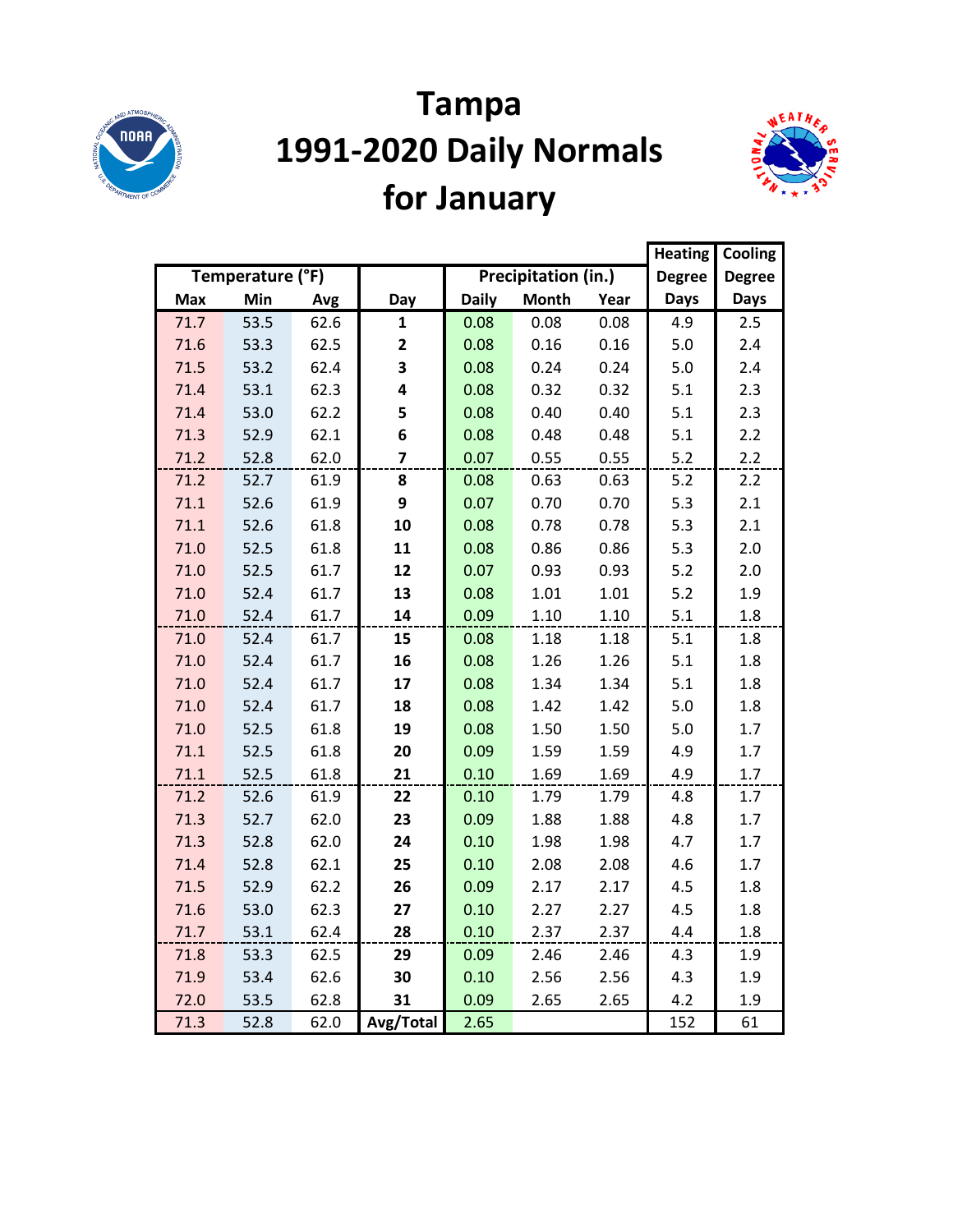

# **Tampa 1991-2020 Daily Normals for February**



|            |                  |      |                         |              |                     |      |               | Cooling       |
|------------|------------------|------|-------------------------|--------------|---------------------|------|---------------|---------------|
|            | Temperature (°F) |      |                         |              | Precipitation (in.) |      | <b>Degree</b> | <b>Degree</b> |
| <b>Max</b> | Min              | Avg  | Day                     | <b>Daily</b> | <b>Month</b>        | Year | <b>Days</b>   | <b>Days</b>   |
| 72.1       | 53.6             | 62.9 | $\mathbf{1}$            | 0.10         | 0.10                | 2.75 | 4.1           | 2.0           |
| 72.3       | 53.8             | 63.0 | $\overline{2}$          | 0.10         | 0.20                | 2.85 | 4.0           | 2.0           |
| 72.4       | 53.9             | 63.1 | 3                       | 0.11         | 0.31                | 2.96 | 4.0           | 2.1           |
| 72.5       | 54.0             | 63.3 | 4                       | 0.11         | 0.42                | 3.07 | 3.9           | 2.2           |
| 72.7       | 54.2             | 63.4 | 5                       | 0.10         | 0.52                | 3.17 | 3.9           | 2.3           |
| 72.8       | 54.3             | 63.6 | 6                       | 0.11         | 0.63                | 3.28 | 3.8           | 2.4           |
| 72.9       | 54.5             | 63.7 | $\overline{\mathbf{z}}$ | 0.09         | 0.72                | 3.37 | 3.8           | 2.5           |
| 73.1       | 54.6             | 63.8 | 8                       | 0.10         | 0.82                | 3.47 | 3.7           | 2.5           |
| 73.2       | 54.8             | 64.0 | 9                       | 0.10         | 0.92                | 3.57 | 3.6           | 2.6           |
| 73.4       | 54.9             | 64.1 | 10                      | 0.10         | 1.02                | 3.67 | 3.6           | 2.7           |
| 73.5       | 55.1             | 64.3 | 11                      | 0.10         | 1.12                | 3.77 | 3.5           | 2.8           |
| 73.7       | 55.2             | 64.4 | 12                      | 0.10         | 1.22                | 3.87 | 3.4           | 2.9           |
| 73.8       | 55.3             | 64.6 | 13                      | 0.10         | 1.32                | 3.97 | 3.3           | 2.9           |
| 73.9       | 55.5             | 64.7 | 14                      | 0.10         | 1.42                | 4.07 | 3.2           | 3.0           |
| 74.1       | 55.6             | 64.9 | 15                      | 0.10         | 1.52                | 4.17 | 3.1           | 3.0           |
| 74.2       | 55.8             | 65.0 | 16                      | 0.10         | 1.62                | 4.27 | 3.0           | 3.0           |
| 74.4       | 55.9             | 65.1 | 17                      | 0.10         | 1.72                | 4.37 | 2.9           | 3.1           |
| 74.5       | 56.0             | 65.3 | 18                      | 0.09         | 1.81                | 4.46 | 2.8           | 3.1           |
| 74.7       | 56.2             | 65.4 | 19                      | 0.08         | 1.89                | 4.54 | 2.7           | 3.1           |
| 74.8       | 56.3             | 65.5 | 20                      | 0.08         | 1.97                | 4.62 | 2.6           | 3.2           |
| 74.9       | 56.4             | 65.7 | 21                      | 0.08         | 2.05                | 4.70 | 2.6           | 3.2           |
| 75.1       | 56.5             | 65.8 | 22                      | 0.08         | 2.13                | 4.78 | 2.5           | 3.3           |
| 75.2       | 56.7             | 65.9 | 23                      | 0.08         | 2.21                | 4.86 | 2.5           | 3.4           |
| 75.3       | 56.8             | 66.0 | 24                      | 0.08         | 2.29                | 4.94 | 2.4           | 3.5           |
| 75.5       | 56.9             | 66.2 | 25                      | 0.08         | 2.37                | 5.02 | 2.4           | 3.5           |
| 75.6       | 57.0             | 66.3 | 26                      | 0.08         | 2.45                | 5.10 | 2.3           | 3.6           |
| 75.7       | 57.1             | 66.4 | 27                      | 0.09         | 2.54                | 5.19 | 2.2           | 3.6           |
| 75.8       | 57.2             | 66.5 | 28                      | 0.08         | 2.62                | 5.27 | 2.1           | 3.7           |
| 75.9       | 57.3             | 66.6 | 29                      |              |                     |      | 2.1           | 3.7           |
| 74.0       | 55.5             | 64.7 | Avg/Total               | 2.62         |                     |      | 88            | 81            |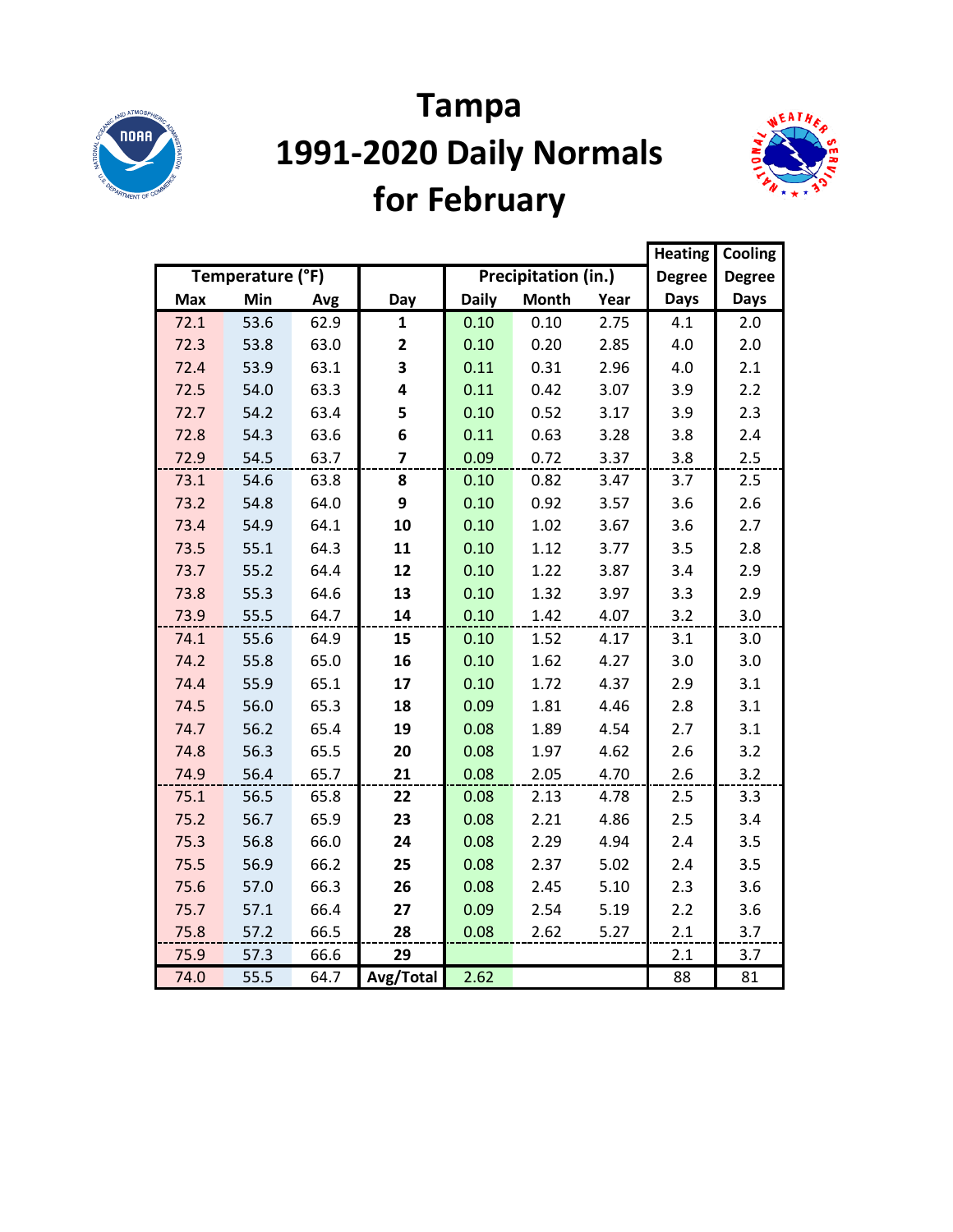

#### **Tampa 1991-2020 Daily Normals for March**



|            |                  |      |              |              |                     |      | <b>Heating</b> | Cooling       |
|------------|------------------|------|--------------|--------------|---------------------|------|----------------|---------------|
|            | Temperature (°F) |      |              |              | Precipitation (in.) |      | <b>Degree</b>  | <b>Degree</b> |
| <b>Max</b> | Min              | Avg  | Day          | <b>Daily</b> | <b>Month</b>        | Year | <b>Days</b>    | <b>Days</b>   |
| 75.9       | 57.3             | 66.6 | 1            | 0.08         | 0.08                | 5.35 | 2.1            | 3.7           |
| 76.1       | 57.5             | 66.8 | $\mathbf{2}$ | 0.08         | 0.16                | 5.43 | 2.1            | 3.8           |
| 76.2       | 57.6             | 66.9 | 3            | 0.07         | 0.23                | 5.50 | 2.1            | 3.9           |
| 76.3       | 57.7             | 67.0 | 4            | 0.08         | 0.31                | 5.58 | 2.1            | 4.1           |
| 76.4       | 57.8             | 67.1 | 5            | 0.08         | 0.39                | 5.66 | 2.1            | 4.2           |
| 76.5       | 57.9             | 67.2 | 6            | 0.08         | 0.47                | 5.74 | 2.1            | 4.3           |
| 76.7       | 58.0             | 67.3 | 7            | 0.08         | 0.55                | 5.82 | 2.0            | 4.4           |
| 76.8       | 58.1             | 67.5 | 8            | 0.08         | 0.63                | 5.90 | 2.0            | 4.4           |
| 76.9       | 58.3             | 67.6 | 9            | 0.09         | 0.72                | 5.99 | 1.9            | 4.5           |
| 77.0       | 58.4             | 67.7 | 10           | 0.08         | 0.80                | 6.07 | 1.9            | 4.5           |
| 77.1       | 58.5             | 67.8 | 11           | 0.08         | 0.88                | 6.15 | 1.8            | 4.6           |
| 77.2       | 58.6             | 67.9 | 12           | 0.07         | 0.95                | 6.22 | 1.7            | 4.6           |
| 77.4       | 58.8             | 68.1 | 13           | 0.07         | 1.02                | 6.29 | 1.7            | 4.7           |
| 77.5       | 58.9             | 68.2 | 14           | 0.08         | 1.10                | 6.37 | 1.6            | 4.8           |
| 77.6       | 59.0             | 68.3 | 15           | 0.07         | 1.17                | 6.44 | 1.6            | 4.9           |
| 77.7       | 59.2             | 68.4 | 16           | 0.08         | 1.25                | 6.52 | 1.5            | $5.0$         |
| 77.8       | 59.3             | 68.6 | 17           | 0.09         | 1.34                | 6.61 | 1.4            | 5.0           |
| 78.0       | 59.5             | 68.7 | 18           | 0.08         | 1.42                | 6.69 | 1.4            | 5.1           |
| 78.1       | 59.6             | 68.9 | 19           | 0.08         | 1.50                | 6.77 | 1.3            | 5.1           |
| 78.2       | 59.8             | 69.0 | 20           | 0.08         | 1.58                | 6.85 | 1.2            | $5.2$         |
| 78.4       | 59.9             | 69.1 | 21           | 0.08         | 1.66                | 6.93 | 1.1            | 5.3           |
| 78.5       | 60.1             | 69.3 | 22           | 0.09         | 1.75                | 7.02 | 1.0            | 5.3           |
| 78.7       | 60.2             | 69.5 | 23           | 0.09         | 1.84                | 7.11 | $1.0\,$        | 5.4           |
| 78.8       | 60.4             | 69.6 | 24           | 0.08         | 1.92                | 7.19 | 0.9            | 5.5           |
| 79.0       | 60.6             | 69.8 | 25           | 0.09         | 2.01                | 7.28 | 0.8            | 5.6           |
| 79.1       | 60.8             | 69.9 | 26           | 0.09         | 2.10                | 7.37 | 0.8            | 5.7           |
| 79.3       | 61.0             | 70.1 | 27           | 0.08         | 2.18                | 7.45 | 0.7            | 5.9           |
| 79.4       | 61.1             | 70.3 | 28           | 0.09         | 2.27                | 7.54 | 0.7            | 6.0           |
| 79.6       | 61.3             | 70.5 | 29           | 0.08         | 2.35                | 7.62 | 0.6            | 6.1           |
| 79.8       | 61.5             | 70.6 | 30           | 0.09         | 2.44                | 7.71 | 0.6            | 6.2           |
| 79.9       | 61.7             | 70.8 | 31           | 0.08         | 2.52                | 7.79 | 0.6            | 6.4           |
| 77.8       | 59.3             | 68.6 | Avg/Total    | 2.52         |                     |      | 44             | 154           |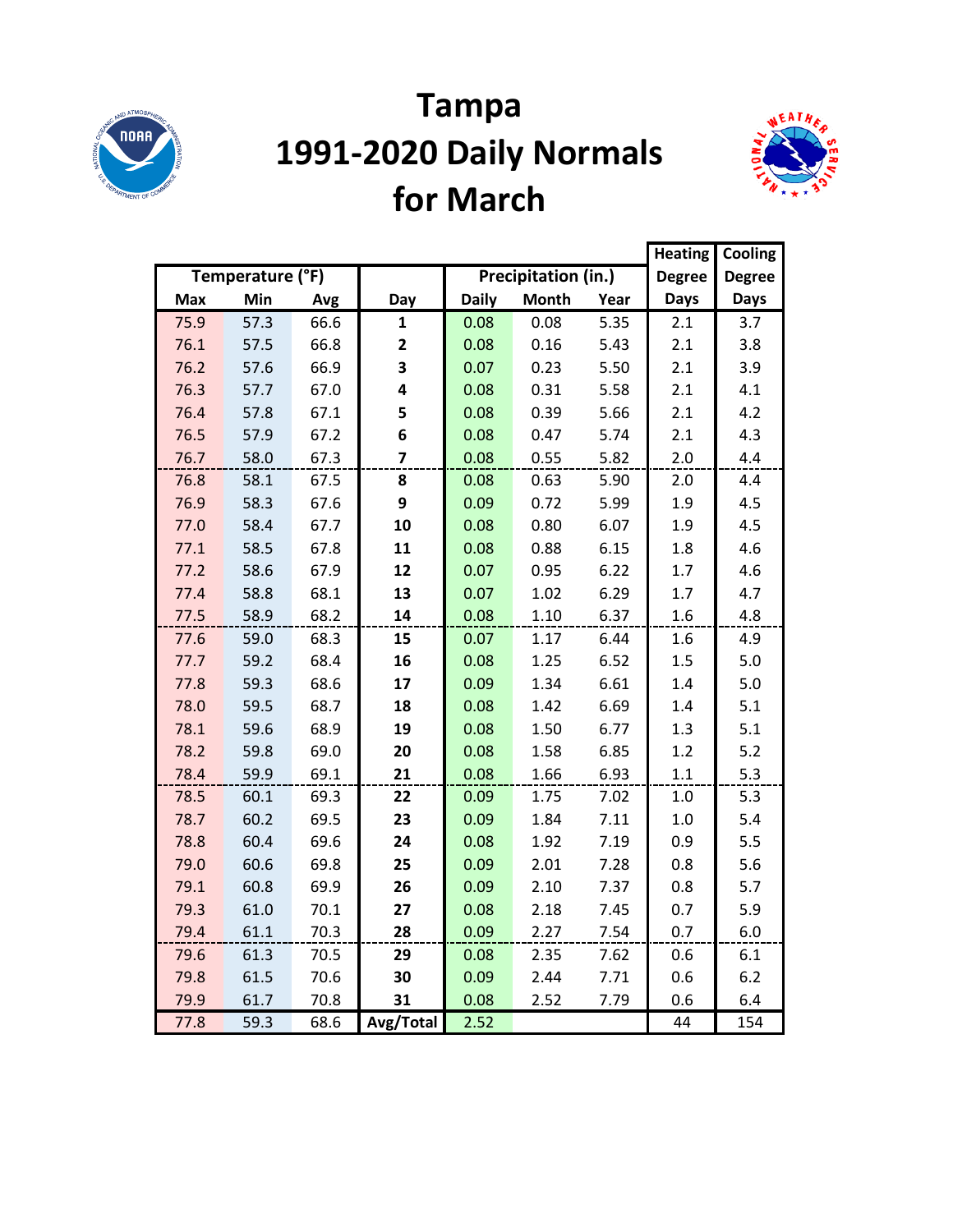

# **Tampa 1991-2020 Daily Normals for April**



|            |                  |      |                |              |                     | <b>Heating</b> | Cooling        |               |
|------------|------------------|------|----------------|--------------|---------------------|----------------|----------------|---------------|
|            | Temperature (°F) |      |                |              | Precipitation (in.) |                | <b>Degree</b>  | <b>Degree</b> |
| <b>Max</b> | Min              | Avg  | Day            | <b>Daily</b> | <b>Month</b>        | Year           | <b>Days</b>    | <b>Days</b>   |
| 80.1       | 61.9             | 71.0 | $\mathbf{1}$   | 0.08         | 0.08                | 7.87           | 0.5            | 6.5           |
| 80.3       | 62.1             | 71.2 | 2              | 0.09         | 0.17                | 7.96           | 0.5            | 6.7           |
| 80.5       | 62.3             | 71.4 | 3              | 0.07         | 0.24                | 8.03           | 0.5            | 6.8           |
| 80.7       | 62.5             | 71.6 | 4              | 0.08         | 0.32                | 8.11           | 0.4            | 7.0           |
| 80.9       | 62.7             | 71.8 | 5              | 0.08         | 0.40                | 8.19           | 0.4            | 7.2           |
| 81.0       | 62.9             | 72.0 | 6              | 0.08         | 0.48                | 8.27           | 0.4            | 7.3           |
| 81.2       | 63.1             | 72.2 | $\overline{7}$ | 0.07         | 0.55                | 8.34           | 0.3            | 7.5           |
| 81.4       | 63.3             | 72.4 | 8              | 0.08         | 0.63                | 8.42           | 0.3            | 7.7           |
| 81.6       | 63.5             | 72.6 | 9              | 0.08         | 0.71                | 8.50           | 0.3            | 7.9           |
| 81.8       | 63.7             | 72.8 | 10             | 0.08         | 0.79                | 8.58           | 0.3            | 8.1           |
| 82.0       | 63.9             | 73.0 | 11             | 0.09         | 0.88                | 8.67           | 0.3            | 8.3           |
| 82.3       | 64.1             | 73.2 | 12             | 0.10         | 0.98                | 8.77           | 0.2            | 8.4           |
| 82.5       | 64.3             | 73.4 | 13             | 0.08         | 1.06                | 8.85           | 0.2            | 8.6           |
| 82.7       | 64.5             | 73.6 | 14             | 0.09         | 1.15                | 8.94           | 0.2            | 8.8           |
| 82.9       | 64.7             | 73.8 | 15             | 0.08         | 1.23                | 9.02           | 0.2            | 9.0           |
| 83.1       | 64.9             | 74.0 | 16             | 0.09         | 1.32                | 9.11           | 0.2            | 9.2           |
| 83.3       | 65.1             | 74.2 | 17             | 0.09         | 1.41                | 9.20           | 0.2            | 9.4           |
| 83.5       | 65.3             | 74.4 | 18             | 0.09         | 1.50                | 9.29           | 0.2            | 9.6           |
| 83.7       | 65.5             | 74.6 | 19             | 0.10         | 1.60                | 9.39           | 0.1            | 9.8           |
| 83.9       | 65.7             | 74.8 | 20             | 0.09         | 1.69                | 9.48           | 0.1            | 10.0          |
| 84.1       | 65.9             | 75.0 | 21             | 0.09         | 1.78                | 9.57           | 0.1            | 10.2          |
| 84.4       | 66.1             | 75.2 | 22             | 0.09         | 1.87                | 9.66           | 0.1            | 10.3          |
| 84.6       | 66.3             | 75.4 | 23             | 0.08         | 1.95                | 9.74           | 0.1            | 10.5          |
| 84.8       | 66.5             | 75.6 | 24             | 0.09         | 2.04                | 9.83           | 0.1            | 10.7          |
| 85.0       | 66.7             | 75.8 | 25             | 0.09         | 2.13                | 9.92           | 0.1            | 10.9          |
| 85.2       | 66.9             | 76.0 | 26             | 0.08         | 2.21                | 10.00          | 0.1            | 11.1          |
| 85.4       | 67.0             | 76.2 | 27             | 0.08         | 2.29                | 10.08          | 0.1            | 11.3          |
| 85.6       | 67.2             | 76.4 | 28             | 0.09         | 2.38                | 10.17          | 0.1            | 11.5          |
| 85.8       | 67.4             | 76.6 | 29             | 0.08         | 2.46                | 10.25          | 0.1            | 11.6          |
| 85.9       | 67.6             | 76.8 | 30             | 0.09         | 2.55                | 10.34          | 0.1            | 11.8          |
| 83.0       | 64.8             | 73.9 | Avg/Total      | 2.55         |                     |                | $\overline{7}$ | 274           |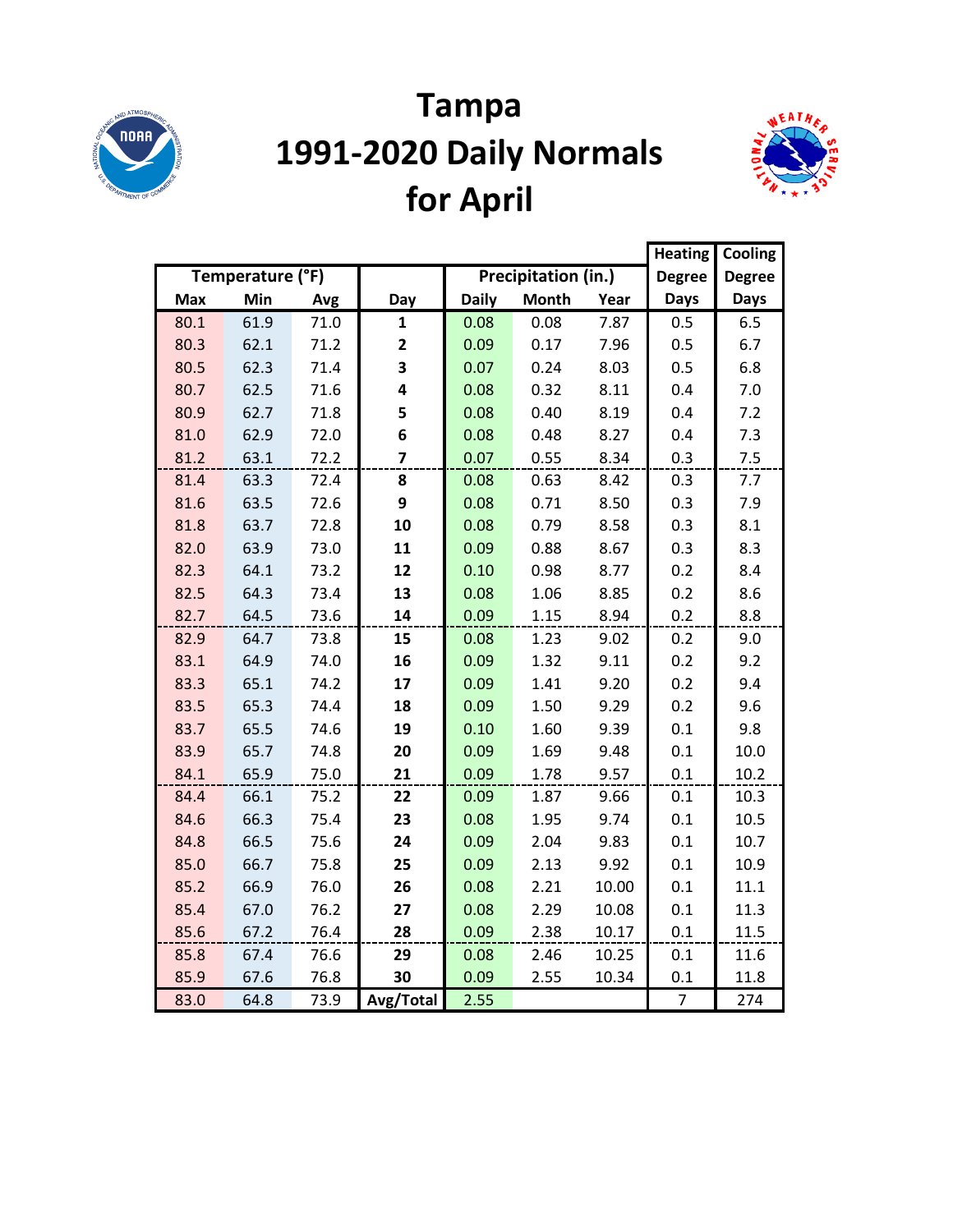

## **Tampa 1991-2020 Daily Normals for May**



|      |                  |      |              |              |                     |       | <b>Heating</b> | Cooling       |
|------|------------------|------|--------------|--------------|---------------------|-------|----------------|---------------|
|      | Temperature (°F) |      |              |              | Precipitation (in.) |       | <b>Degree</b>  | <b>Degree</b> |
| Max  | Min              | Avg  | Day          | <b>Daily</b> | <b>Month</b>        | Year  | <b>Days</b>    | <b>Days</b>   |
| 86.1 | 67.8             | 77.0 | 1            | 0.07         | 0.07                | 10.41 | 0.1            | 12.0          |
| 86.3 | 68.0             | 77.1 | $\mathbf{2}$ | 0.07         | 0.14                | 10.48 | 0.0            | 12.2          |
| 86.5 | 68.1             | 77.3 | 3            | 0.07         | 0.21                | 10.55 | 0.0            | 12.4          |
| 86.7 | 68.3             | 77.5 | 4            | 0.07         | 0.28                | 10.62 | 0.0            | 12.5          |
| 86.8 | 68.5             | 77.7 | 5            | 0.08         | 0.36                | 10.70 | 0.0            | 12.7          |
| 87.0 | 68.7             | 77.9 | 6            | 0.07         | 0.43                | 10.77 | 0.0            | 12.9          |
| 87.2 | 68.9             | 78.0 | 7            | 0.08         | 0.51                | 10.85 | 0.0            | 13.0          |
| 87.3 | 69.1             | 78.2 | 8            | 0.07         | 0.58                | 10.92 | 0.0            | 13.2          |
| 87.5 | 69.3             | 78.4 | 9            | 0.08         | 0.66                | 11.00 | 0.0            | 13.4          |
| 87.6 | 69.4             | 78.5 | 10           | 0.06         | 0.72                | 11.06 | 0.0            | 13.6          |
| 87.8 | 69.6             | 78.7 | 11           | 0.07         | 0.79                | 11.13 | 0.0            | 13.7          |
| 87.9 | 69.8             | 78.9 | 12           | 0.06         | 0.85                | 11.19 | 0.0            | 13.9          |
| 88.1 | 70.0             | 79.0 | 13           | 0.07         | 0.92                | 11.26 | 0.0            | 14.0          |
| 88.2 | 70.2             | 79.2 | 14           | 0.07         | 0.99                | 11.33 | 0.0            | 14.2          |
| 88.3 | 70.4             | 79.4 | 15           | 0.06         | 1.05                | 11.39 | 0.0            | 14.4          |
| 88.5 | 70.6             | 79.5 | 16           | 0.07         | 1.12                | 11.46 | 0.0            | 14.5          |
| 88.6 | 70.8             | 79.7 | 17           | 0.07         | 1.19                | 11.53 | 0.0            | 14.7          |
| 88.7 | 71.0             | 79.8 | 18           | 0.07         | 1.26                | 11.60 | 0.0            | 14.8          |
| 88.8 | 71.2             | 80.0 | 19           | 0.08         | 1.34                | 11.68 | 0.0            | 15.0          |
| 88.9 | 71.4             | 80.1 | 20           | 0.08         | 1.42                | 11.76 | 0.0            | 15.1          |
| 89.0 | 71.6             | 80.3 | 21           | 0.08         | 1.50                | 11.84 | 0.0            | 15.3          |
| 89.1 | 71.7             | 80.4 | 22           | 0.08         | 1.58                | 11.92 | 0.0            | 15.4          |
| 89.2 | 71.9             | 80.6 | 23           | 0.09         | 1.67                | 12.01 | 0.0            | 15.6          |
| 89.3 | 72.1             | 80.7 | 24           | 0.10         | 1.77                | 12.11 | 0.0            | 15.7          |
| 89.4 | 72.3             | 80.9 | 25           | 0.11         | 1.88                | 12.22 | 0.0            | 15.9          |
| 89.5 | 72.5             | 81.0 | 26           | 0.12         | 2.00                | 12.34 | 0.0            | 16.0          |
| 89.6 | 72.7             | 81.1 | 27           | 0.11         | 2.11                | 12.45 | 0.0            | 16.1          |
| 89.7 | 72.9             | 81.3 | 28           | 0.12         | 2.23                | 12.57 | 0.0            | 16.3          |
| 89.7 | 73.1             | 81.4 | 29           | 0.12         | 2.35                | 12.69 | 0.0            | 16.4          |
| 89.8 | 73.3             | 81.5 | 30           | 0.12         | 2.47                | 12.81 | 0.0            | 16.5          |
| 89.9 | 73.4             | 81.7 | 31           | 0.13         | 2.60                | 12.94 | 0.0            | 16.7          |
| 88.3 | 70.6             | 79.5 | Avg/Total    | 2.60         |                     |       | ☆              | 448           |

 $\hat{x}$  = Greater than zero, but less than 1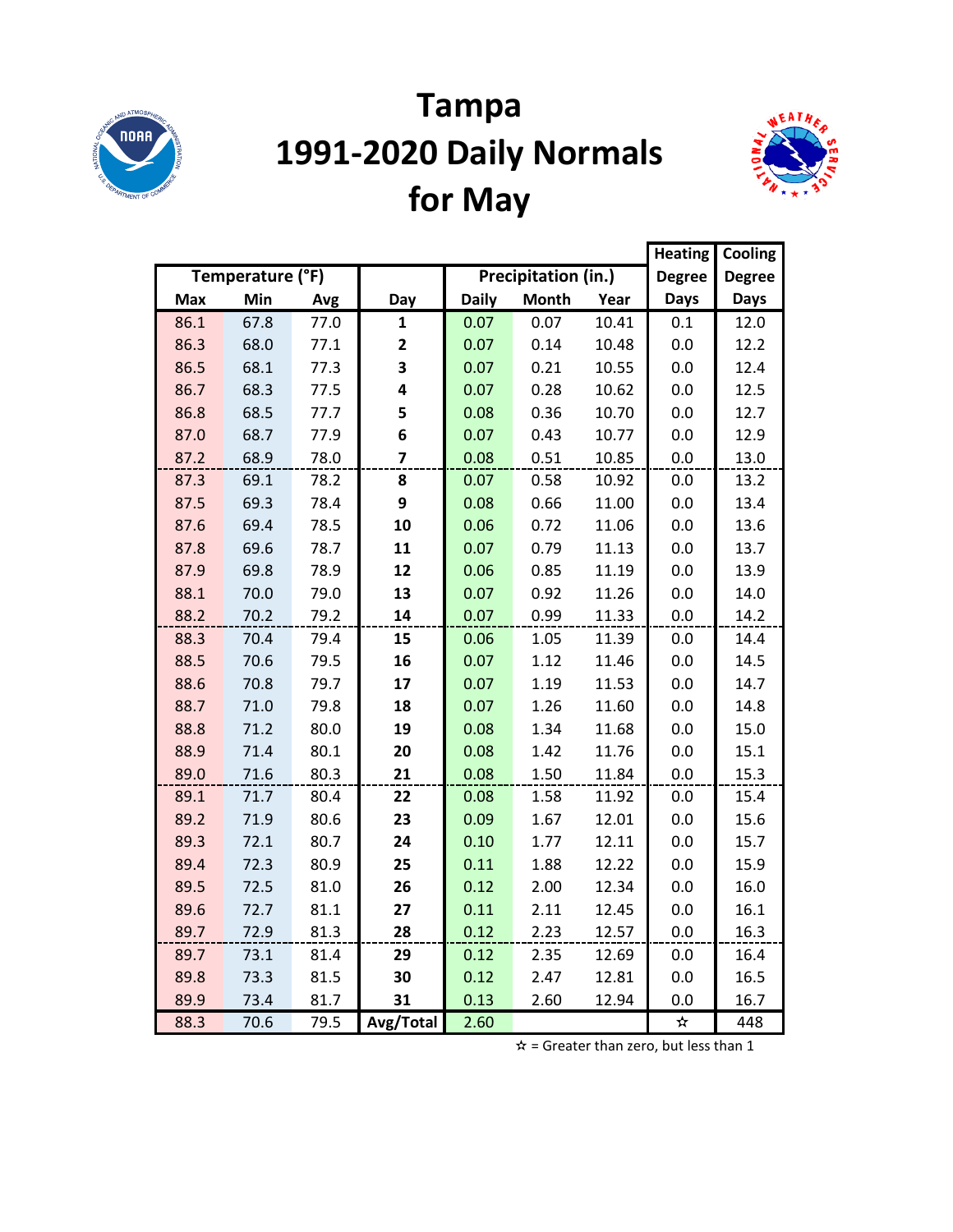

## **Tampa 1991-2020 Daily Normals for June**



|            |                  |      |                |              |                     |       |               | Cooling       |
|------------|------------------|------|----------------|--------------|---------------------|-------|---------------|---------------|
|            | Temperature (°F) |      |                |              | Precipitation (in.) |       | <b>Degree</b> | <b>Degree</b> |
| <b>Max</b> | Min              | Avg  | Day            | <b>Daily</b> | <b>Month</b>        | Year  | <b>Days</b>   | <b>Days</b>   |
| 89.9       | 73.6             | 81.8 | $\mathbf{1}$   | 0.17         | 0.17                | 13.11 | 0.0           | 16.8          |
| 90.0       | 73.8             | 81.9 | 2              | 0.17         | 0.34                | 13.28 | 0.0           | 16.9          |
| 90.1       | 74.0             | 82.0 | 3              | 0.18         | 0.52                | 13.46 | 0.0           | 17.0          |
| 90.1       | 74.1             | 82.1 | 4              | 0.17         | 0.69                | 13.63 | 0.0           | 17.1          |
| 90.2       | 74.3             | 82.2 | 5              | 0.19         | 0.88                | 13.82 | 0.0           | 17.2          |
| 90.2       | 74.4             | 82.3 | 6              | 0.18         | 1.06                | 14.00 | 0.0           | 17.3          |
| 90.3       | 74.6             | 82.4 | $\overline{7}$ | 0.20         | 1.26                | 14.20 | 0.0           | 17.4          |
| 90.3       | 74.7             | 82.5 | 8              | 0.20         | 1.46                | 14.40 | 0.0           | 17.5          |
| 90.3       | 74.9             | 82.6 | 9              | 0.21         | 1.67                | 14.61 | 0.0           | 17.6          |
| 90.4       | 75.0             | 82.7 | 10             | 0.23         | 1.90                | 14.84 | 0.0           | 17.7          |
| 90.4       | 75.1             | 82.8 | 11             | 0.24         | 2.14                | 15.08 | 0.0           | 17.8          |
| 90.5       | 75.2             | 82.9 | 12             | 0.25         | 2.39                | 15.33 | 0.0           | 17.9          |
| 90.5       | 75.4             | 82.9 | 13             | 0.25         | 2.64                | 15.58 | 0.0           | 17.9          |
| 90.5       | 75.5             | 83.0 | 14             | 0.25         | 2.89                | 15.83 | 0.0           | 18.0          |
| 90.6       | 75.6             | 83.1 | 15             | 0.27         | 3.16                | 16.10 | 0.0           | 18.1          |
| 90.6       | 75.7             | 83.1 | 16             | 0.26         | 3.42                | 16.36 | 0.0           | 18.1          |
| 90.6       | 75.8             | 83.2 | 17             | 0.27         | 3.69                | 16.63 | 0.0           | 18.2          |
| 90.6       | 75.8             | 83.2 | 18             | 0.28         | 3.97                | 16.91 | 0.0           | 18.2          |
| 90.7       | 75.9             | 83.3 | 19             | 0.28         | 4.25                | 17.19 | 0.0           | 18.3          |
| 90.7       | 76.0             | 83.3 | 20             | 0.28         | 4.53                | 17.47 | 0.0           | 18.3          |
| 90.7       | 76.1             | 83.4 | 21             | 0.27         | 4.80                | 17.74 | 0.0           | 18.4          |
| 90.7       | 76.1             | 83.4 | 22             | 0.27         | 5.07                | 18.01 | 0.0           | 18.4          |
| 90.7       | 76.2             | 83.4 | 23             | 0.27         | 5.34                | 18.28 | 0.0           | 18.4          |
| 90.7       | 76.2             | 83.5 | 24             | 0.29         | 5.63                | 18.57 | 0.0           | 18.5          |
| 90.8       | 76.3             | 83.5 | 25             | 0.29         | 5.92                | 18.86 | 0.0           | 18.5          |
| 90.8       | 76.3             | 83.5 | 26             | 0.29         | 6.21                | 19.15 | 0.0           | 18.5          |
| 90.8       | 76.3             | 83.6 | 27             | 0.29         | 6.50                | 19.44 | 0.0           | 18.6          |
| 90.8       | 76.4             | 83.6 | 28             | 0.28         | 6.78                | 19.72 | 0.0           | 18.6          |
| 90.8       | 76.4             | 83.6 | 29             | 0.30         | 7.08                | 20.02 | 0.0           | 18.6          |
| 90.8       | 76.4             | 83.6 | 30             | 0.29         | 7.37                | 20.31 | 0.0           | 18.6          |
| 90.5       | 75.4             | 82.9 | Avg/Total      | 7.37         |                     |       | $\pmb{0}$     | 538           |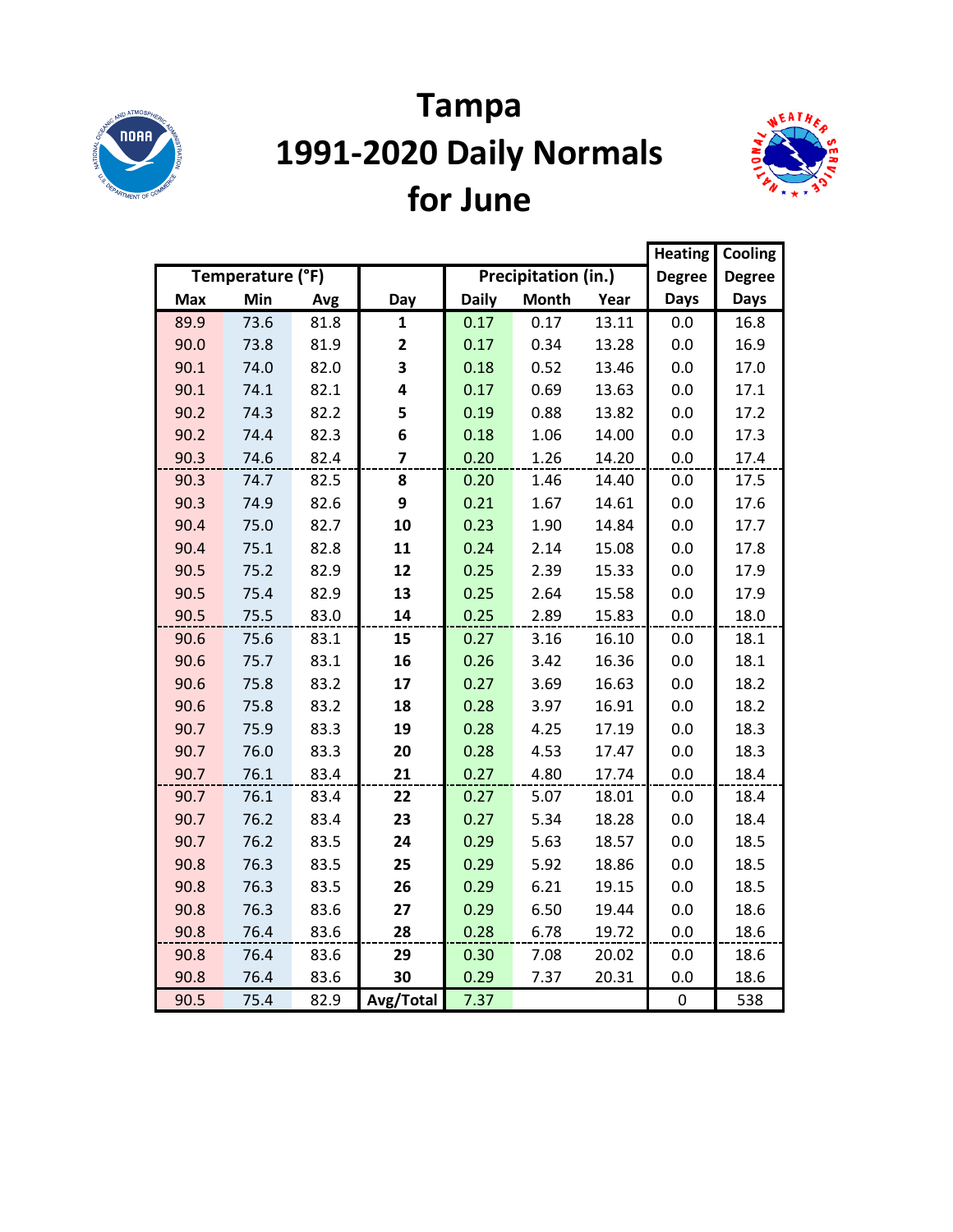

## **Tampa 1991-2020 Daily Normals for July**



|      |                  |      |              |              |                     |       |               | Cooling       |
|------|------------------|------|--------------|--------------|---------------------|-------|---------------|---------------|
|      | Temperature (°F) |      |              |              | Precipitation (in.) |       | <b>Degree</b> | <b>Degree</b> |
| Max  | Min              | Avg  | Day          | <b>Daily</b> | <b>Month</b>        | Year  | <b>Days</b>   | <b>Days</b>   |
| 90.8 | 76.4             | 83.6 | 1            | 0.26         | 0.26                | 20.57 | 0.0           | 18.6          |
| 90.8 | 76.5             | 83.7 | $\mathbf{2}$ | 0.26         | 0.52                | 20.83 | 0.0           | 18.7          |
| 90.9 | 76.5             | 83.7 | 3            | 0.27         | 0.79                | 21.10 | 0.0           | 18.7          |
| 90.9 | 76.5             | 83.7 | 4            | 0.26         | 1.05                | 21.36 | 0.0           | 18.7          |
| 90.9 | 76.5             | 83.7 | 5            | 0.27         | 1.32                | 21.63 | 0.0           | 18.7          |
| 90.9 | 76.5             | 83.7 | 6            | 0.27         | 1.59                | 21.90 | 0.0           | 18.7          |
| 90.9 | 76.5             | 83.7 | 7            | 0.26         | 1.85                | 22.16 | 0.0           | 18.7          |
| 90.9 | 76.5             | 83.7 | 8            | 0.26         | 2.11                | 22.42 | 0.0           | 18.7          |
| 90.9 | 76.5             | 83.7 | 9            | 0.25         | 2.36                | 22.67 | 0.0           | 18.7          |
| 90.9 | 76.5             | 83.7 | 10           | 0.24         | 2.60                | 22.91 | 0.0           | 18.7          |
| 90.9 | 76.5             | 83.7 | 11           | 0.24         | 2.84                | 23.15 | 0.0           | 18.7          |
| 91.0 | 76.6             | 83.8 | 12           | 0.24         | 3.08                | 23.39 | 0.0           | 18.8          |
| 91.0 | 76.6             | 83.8 | 13           | 0.23         | 3.31                | 23.62 | 0.0           | 18.8          |
| 91.0 | 76.6             | 83.8 | 14           | 0.23         | 3.54                | 23.85 | 0.0           | 18.8          |
| 91.0 | 76.6             | 83.8 | 15           | 0.23         | 3.77                | 24.08 | 0.0           | 18.8          |
| 91.0 | 76.6             | 83.8 | 16           | 0.22         | 3.99                | 24.30 | 0.0           | 18.8          |
| 91.0 | 76.6             | 83.8 | 17           | 0.24         | 4.23                | 24.54 | 0.0           | 18.8          |
| 91.0 | 76.6             | 83.8 | 18           | 0.24         | 4.47                | 24.78 | 0.0           | 18.8          |
| 91.0 | 76.6             | 83.8 | 19           | 0.26         | 4.73                | 25.04 | 0.0           | 18.8          |
| 91.0 | 76.6             | 83.8 | 20           | 0.25         | 4.98                | 25.29 | 0.0           | 18.8          |
| 91.1 | 76.6             | 83.8 | 21           | 0.26         | 5.24                | 25.55 | 0.0           | 18.8          |
| 91.1 | 76.6             | 83.9 | 22           | 0.25         | 5.49                | 25.80 | 0.0           | 18.9          |
| 91.1 | 76.7             | 83.9 | 23           | 0.24         | 5.73                | 26.04 | 0.0           | 18.9          |
| 91.1 | 76.7             | 83.9 | 24           | 0.24         | 5.97                | 26.28 | 0.0           | 18.9          |
| 91.1 | 76.7             | 83.9 | 25           | 0.25         | 6.22                | 26.53 | 0.0           | 18.9          |
| 91.1 | 76.7             | 83.9 | 26           | 0.26         | 6.48                | 26.79 | 0.0           | 18.9          |
| 91.1 | 76.7             | 83.9 | 27           | 0.26         | 6.74                | 27.05 | 0.0           | 18.9          |
| 91.1 | 76.7             | 83.9 | 28           | 0.25         | 6.99                | 27.30 | 0.0           | 18.9          |
| 91.1 | 76.8             | 84.0 | 29           | 0.25         | 7.24                | 27.55 | 0.0           | 19.0          |
| 91.2 | 76.8             | 84.0 | 30           | 0.25         | 7.49                | 27.80 | 0.0           | 19.0          |
| 91.2 | 76.8             | 84.0 | 31           | 0.26         | 7.75                | 28.06 | 0.0           | 19.0          |
| 91.0 | 76.6             | 83.8 | Avg/Total    | 7.75         |                     |       | $\pmb{0}$     | 583           |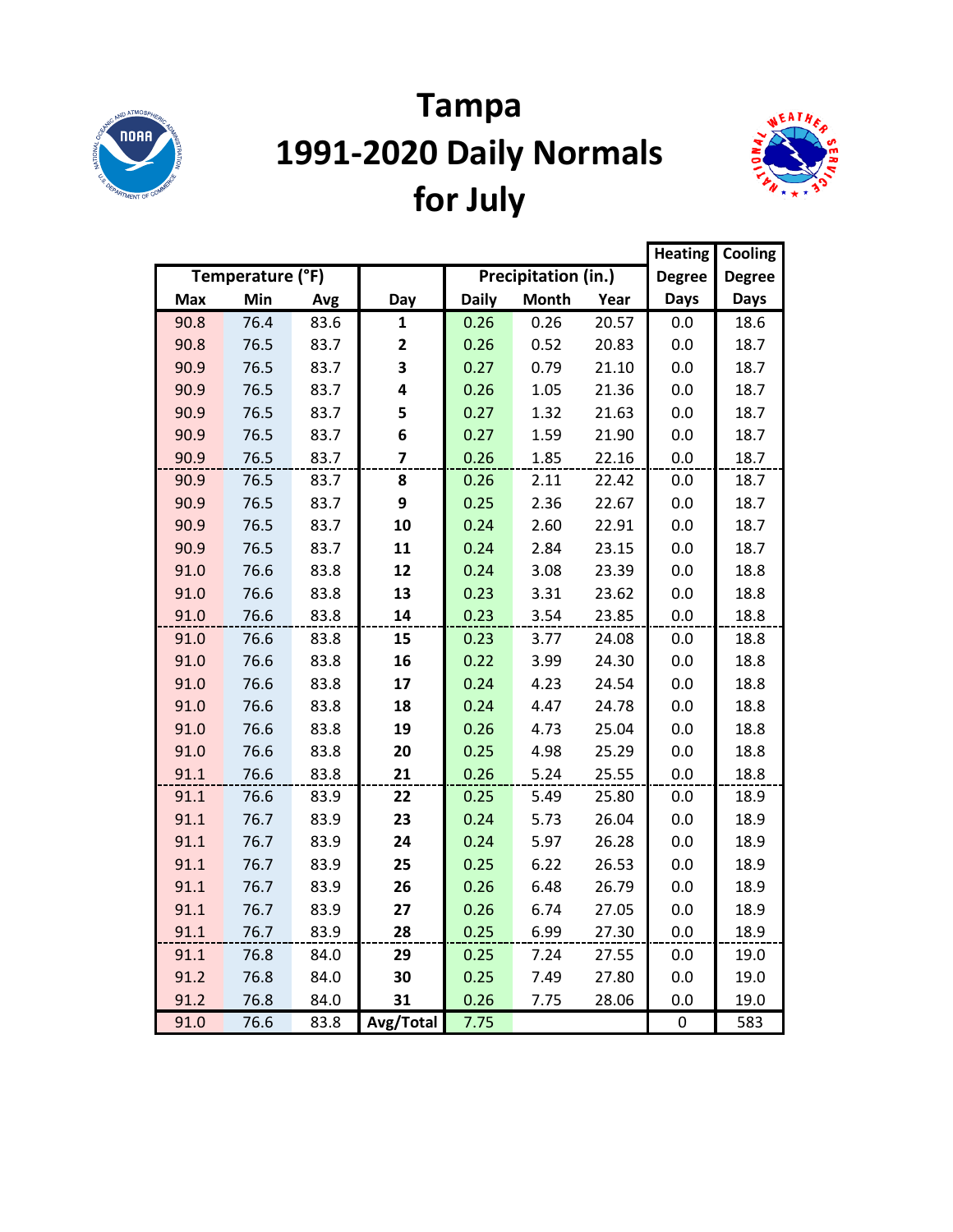

# **Tampa 1991-2020 Daily Normals for August**



|      |                  |      |              |              |                     |       |               | Cooling       |
|------|------------------|------|--------------|--------------|---------------------|-------|---------------|---------------|
|      | Temperature (°F) |      |              |              | Precipitation (in.) |       | <b>Degree</b> | <b>Degree</b> |
| Max  | Min              | Avg  | Day          | <b>Daily</b> | <b>Month</b>        | Year  | <b>Days</b>   | <b>Days</b>   |
| 91.2 | 76.8             | 84.0 | 1            | 0.29         | 0.29                | 28.35 | 0.0           | 19.0          |
| 91.2 | 76.8             | 84.0 | $\mathbf{2}$ | 0.28         | 0.57                | 28.63 | 0.0           | 19.0          |
| 91.2 | 76.8             | 84.0 | 3            | 0.29         | 0.86                | 28.92 | 0.0           | 19.0          |
| 91.2 | 76.9             | 84.0 | 4            | 0.29         | 1.15                | 29.21 | 0.0           | 19.0          |
| 91.2 | 76.9             | 84.0 | 5            | 0.29         | 1.44                | 29.50 | 0.0           | 19.0          |
| 91.2 | 76.9             | 84.0 | 6            | 0.30         | 1.74                | 29.80 | 0.0           | 19.0          |
| 91.2 | 76.9             | 84.1 | 7            | 0.29         | 2.03                | 30.09 | 0.0           | 19.1          |
| 91.2 | 76.9             | 84.1 | 8            | 0.30         | 2.33                | 30.39 | 0.0           | 19.1          |
| 91.2 | 76.9             | 84.1 | 9            | 0.30         | 2.63                | 30.69 | 0.0           | 19.1          |
| 91.2 | 76.9             | 84.1 | 10           | 0.29         | 2.92                | 30.98 | $0.0\,$       | 19.1          |
| 91.2 | 76.9             | 84.1 | 11           | 0.31         | 3.23                | 31.29 | 0.0           | 19.1          |
| 91.2 | 76.9             | 84.1 | 12           | 0.31         | 3.54                | 31.60 | 0.0           | 19.1          |
| 91.2 | 76.9             | 84.1 | 13           | 0.31         | 3.85                | 31.91 | 0.0           | 19.1          |
| 91.2 | 76.9             | 84.1 | 14           | 0.31         | 4.16                | 32.22 | 0.0           | 19.1          |
| 91.2 | 76.9             | 84.1 | 15           | 0.31         | 4.47                | 32.53 | 0.0           | 19.1          |
| 91.2 | 76.9             | 84.1 | 16           | 0.30         | 4.77                | 32.83 | 0.0           | 19.1          |
| 91.2 | 76.9             | 84.1 | 17           | 0.29         | 5.06                | 33.12 | 0.0           | 19.1          |
| 91.2 | 76.9             | 84.1 | 18           | 0.29         | 5.35                | 33.41 | 0.0           | 19.1          |
| 91.2 | 76.9             | 84.0 | 19           | 0.29         | 5.64                | 33.70 | 0.0           | 19.0          |
| 91.2 | 76.8             | 84.0 | 20           | 0.30         | 5.94                | 34.00 | 0.0           | 19.0          |
| 91.2 | 76.8             | 84.0 | 21           | 0.29         | 6.23                | 34.29 | 0.0           | 19.0          |
| 91.2 | 76.8             | 84.0 | 22           | 0.28         | 6.51                | 34.57 | 0.0           | 19.0          |
| 91.2 | 76.8             | 84.0 | 23           | 0.29         | 6.80                | 34.86 | 0.0           | 19.0          |
| 91.2 | 76.7             | 84.0 | 24           | 0.28         | 7.08                | 35.14 | 0.0           | 19.0          |
| 91.2 | 76.7             | 83.9 | 25           | 0.27         | 7.35                | 35.41 | 0.0           | 18.9          |
| 91.2 | 76.7             | 83.9 | 26           | 0.28         | 7.63                | 35.69 | 0.0           | 18.9          |
| 91.1 | 76.6             | 83.9 | 27           | 0.28         | 7.91                | 35.97 | 0.0           | 18.9          |
| 91.1 | 76.6             | 83.9 | 28           | 0.29         | 8.20                | 36.26 | 0.0           | 18.9          |
| 91.1 | 76.6             | 83.8 | 29           | 0.27         | 8.47                | 36.53 | 0.0           | 18.8          |
| 91.1 | 76.5             | 83.8 | 30           | 0.28         | 8.75                | 36.81 | 0.0           | 18.8          |
| 91.1 | 76.5             | 83.8 | 31           | 0.28         | 9.03                | 37.09 | 0.0           | 18.8          |
| 91.2 | 76.8             | 84.0 | Avg/Total    | 9.03         |                     |       | $\pmb{0}$     | 589           |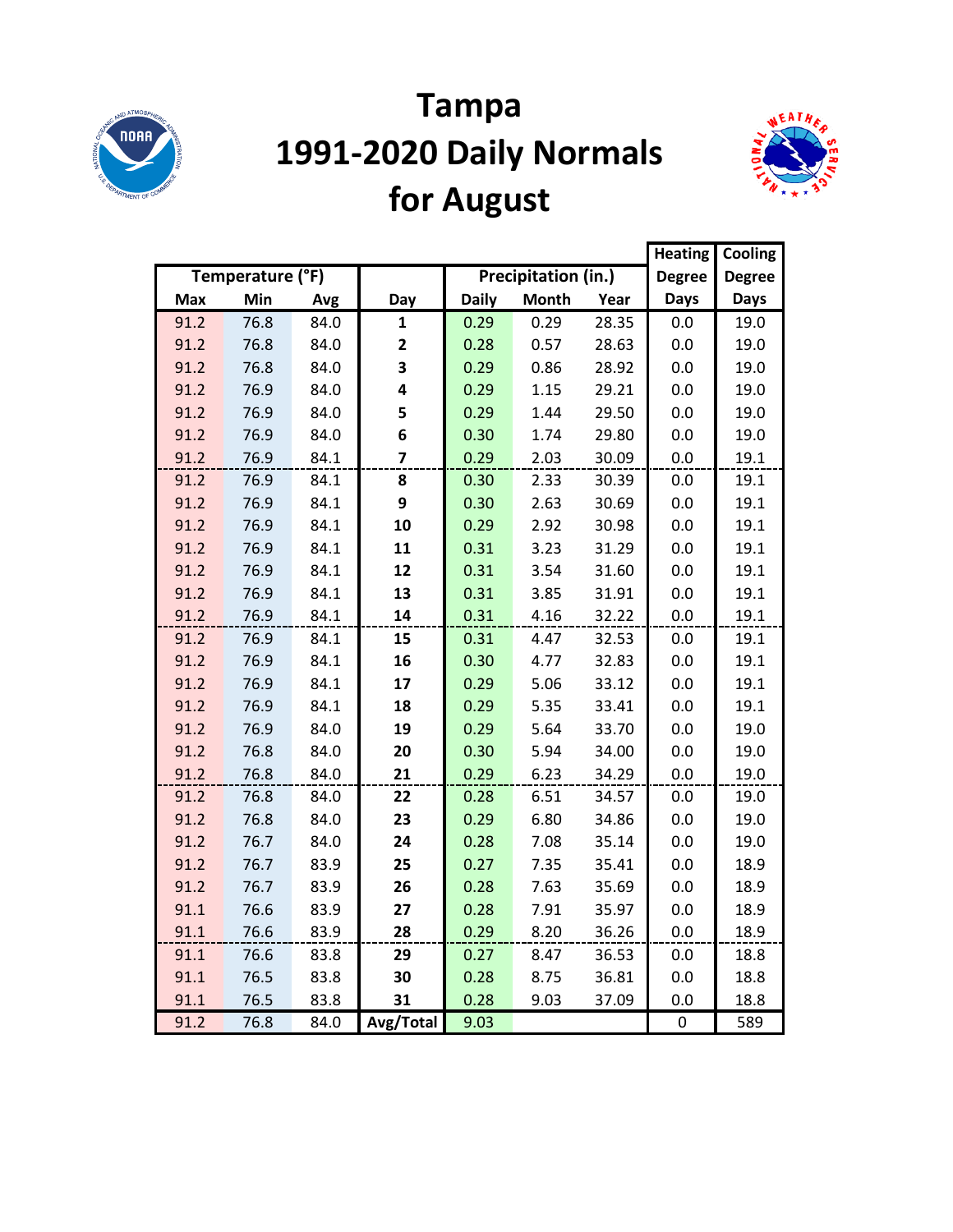

# **Tampa 1991-2020 Daily Normals for September**



|            |                  |      |                |              |                     |       |               | Cooling       |
|------------|------------------|------|----------------|--------------|---------------------|-------|---------------|---------------|
|            | Temperature (°F) |      |                |              | Precipitation (in.) |       | <b>Degree</b> | <b>Degree</b> |
| <b>Max</b> | Min              | Avg  | Day            | <b>Daily</b> | <b>Month</b>        | Year  | <b>Days</b>   | <b>Days</b>   |
| 91.0       | 76.4             | 83.7 | 1              | 0.26         | 0.26                | 37.35 | 0.0           | 18.7          |
| 91.0       | 76.4             | 83.7 | 2              | 0.24         | 0.50                | 37.59 | 0.0           | 18.7          |
| 91.0       | 76.3             | 83.7 | 3              | 0.25         | 0.75                | 37.84 | 0.0           | 18.7          |
| 91.0       | 76.3             | 83.6 | 4              | 0.24         | 0.99                | 38.08 | 0.0           | 18.6          |
| 90.9       | 76.2             | 83.6 | 5              | 0.24         | 1.23                | 38.32 | 0.0           | 18.6          |
| 90.9       | 76.2             | 83.5 | 6              | 0.25         | 1.48                | 38.57 | 0.0           | 18.5          |
| 90.8       | 76.1             | 83.5 | $\overline{7}$ | 0.24         | 1.72                | 38.81 | 0.0           | 18.5          |
| 90.8       | 76.1             | 83.4 | 8              | 0.24         | 1.96                | 39.05 | 0.0           | 18.4          |
| 90.7       | 76.0             | 83.4 | 9              | 0.23         | 2.19                | 39.28 | 0.0           | 18.4          |
| 90.7       | 75.9             | 83.3 | 10             | 0.22         | 2.41                | 39.50 | 0.0           | 18.3          |
| 90.6       | 75.8             | 83.2 | 11             | 0.22         | 2.63                | 39.72 | 0.0           | 18.2          |
| 90.6       | 75.8             | 83.2 | 12             | 0.23         | 2.86                | 39.95 | 0.0           | 18.2          |
| 90.5       | 75.7             | 83.1 | 13             | 0.22         | 3.08                | 40.17 | 0.0           | 18.1          |
| 90.5       | 75.6             | 83.0 | 14             | 0.21         | 3.29                | 40.38 | 0.0           | 18.0          |
| 90.4       | 75.5             | 83.0 | 15             | 0.21         | 3.50                | 40.59 | 0.0           | 18.0          |
| 90.3       | 75.4             | 82.9 | 16             | 0.19         | 3.69                | 40.78 | 0.0           | 17.9          |
| 90.2       | 75.3             | 82.8 | 17             | 0.20         | 3.89                | 40.98 | 0.0           | 17.8          |
| 90.2       | 75.2             | 82.7 | 18             | 0.19         | 4.08                | 41.17 | 0.0           | 17.7          |
| 90.1       | 75.1             | 82.6 | 19             | 0.19         | 4.27                | 41.36 | 0.0           | 17.6          |
| 90.0       | 75.0             | 82.5 | 20             | 0.19         | 4.46                | 41.55 | 0.0           | 17.5          |
| 89.9       | 74.9             | 82.4 | 21             | 0.18         | 4.64                | 41.73 | 0.0           | 17.4          |
| 89.8       | 74.8             | 82.3 | 22             | 0.18         | 4.82                | 41.91 | 0.0           | 17.3          |
| 89.7       | 74.6             | 82.2 | 23             | 0.18         | 5.00                | 42.09 | 0.0           | 17.2          |
| 89.6       | 74.5             | 82.0 | 24             | 0.17         | 5.17                | 42.26 | 0.0           | 17.0          |
| 89.5       | 74.4             | 81.9 | 25             | 0.17         | 5.34                | 42.43 | 0.0           | 16.9          |
| 89.3       | 74.2             | 81.8 | 26             | 0.17         | 5.51                | 42.60 | 0.0           | 16.8          |
| 89.2       | 74.0             | 81.6 | 27             | 0.15         | 5.66                | 42.75 | 0.0           | 16.6          |
| 89.1       | 73.9             | 81.5 | 28             | 0.15         | 5.81                | 42.90 | 0.0           | 16.5          |
| 88.9       | 73.7             | 81.3 | 29             | 0.14         | 5.95                | 43.04 | 0.0           | 16.3          |
| 88.8       | 73.5             | 81.1 | 30             | 0.14         | 6.09                | 43.18 | 0.0           | 16.1          |
| 90.2       | 75.3             | 82.7 | Avg/Total      | 6.09         |                     |       | ☆             | 532           |

 $\hat{x}$  = Greater than zero, but less than 1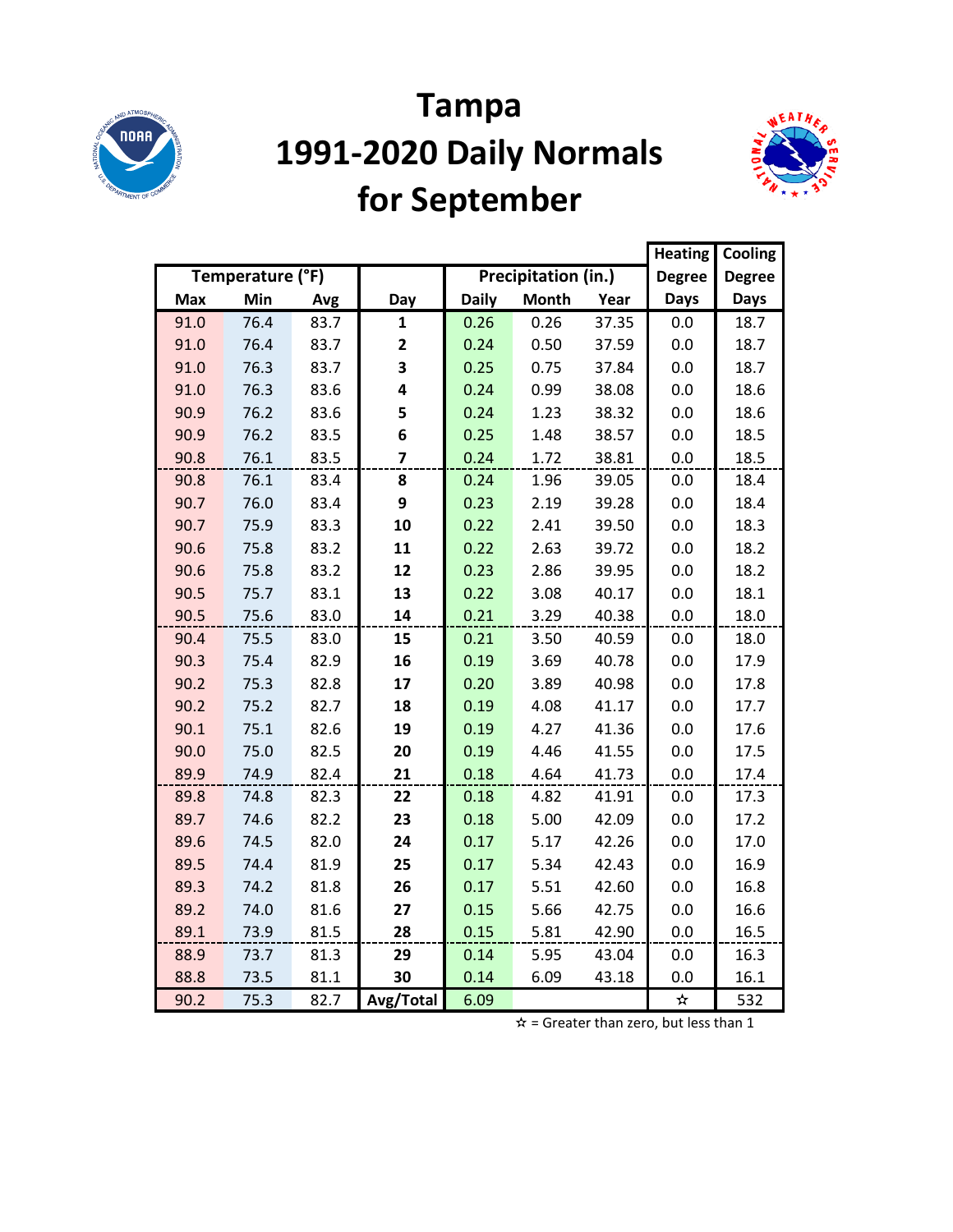

#### **Tampa 1991-2020 Daily Normals for October**



|            |                  |      |                         |              |                     |       | <b>Heating</b> | Cooling       |
|------------|------------------|------|-------------------------|--------------|---------------------|-------|----------------|---------------|
|            | Temperature (°F) |      |                         |              | Precipitation (in.) |       | <b>Degree</b>  | <b>Degree</b> |
| <b>Max</b> | Min              | Avg  | Day                     | <b>Daily</b> | <b>Month</b>        | Year  | <b>Days</b>    | <b>Days</b>   |
| 88.6       | 73.3             | 81.0 | 1                       | 0.13         | 0.13                | 43.31 | 0.0            | 16.0          |
| 88.5       | 73.1             | 80.8 | $\mathbf{2}$            | 0.13         | 0.26                | 43.44 | 0.0            | 15.8          |
| 88.3       | 72.9             | 80.6 | 3                       | 0.12         | 0.38                | 43.56 | 0.0            | 15.6          |
| 88.1       | 72.7             | 80.4 | 4                       | 0.11         | 0.49                | 43.67 | 0.0            | 15.4          |
| 88.0       | 72.4             | 80.2 | 5                       | 0.11         | 0.60                | 43.78 | 0.0            | 15.2          |
| 87.8       | 72.2             | 80.0 | 6                       | 0.11         | 0.71                | 43.89 | 0.0            | 15.0          |
| 87.6       | 72.0             | 79.8 | $\overline{\mathbf{z}}$ | 0.10         | 0.81                | 43.99 | 0.0            | 14.8          |
| 87.4       | 71.7             | 79.6 | 8                       | 0.10         | 0.91                | 44.09 | 0.0            | 14.6          |
| 87.2       | 71.4             | 79.3 | 9                       | 0.09         | 1.00                | 44.18 | 0.0            | 14.3          |
| 87.0       | 71.2             | 79.1 | 10                      | 0.09         | 1.09                | 44.27 | 0.0            | 14.1          |
| 86.8       | 70.9             | 78.8 | 11                      | 0.08         | 1.17                | 44.35 | 0.0            | 13.9          |
| 86.6       | 70.6             | 78.6 | 12                      | 0.08         | 1.25                | 44.43 | 0.0            | 13.6          |
| 86.4       | 70.3             | 78.3 | 13                      | 0.07         | 1.32                | 44.50 | 0.0            | 13.4          |
| 86.2       | 70.0             | 78.1 | 14                      | 0.07         | 1.39                | 44.57 | 0.0            | 13.1          |
| 85.9       | 69.7             | 77.8 | 15                      | 0.07         | 1.46                | 44.64 | 0.0            | 12.9          |
| 85.7       | 69.4             | 77.6 | 16                      | 0.07         | 1.53                | 44.71 | 0.0            | 12.6          |
| 85.5       | 69.1             | 77.3 | 17                      | 0.07         | 1.60                | 44.78 | 0.0            | 12.3          |
| 85.3       | 68.7             | 77.0 | 18                      | 0.07         | 1.67                | 44.85 | 0.1            | 12.1          |
| 85.0       | 68.4             | 76.7 | 19                      | 0.07         | 1.74                | 44.92 | 0.1            | 11.8          |
| 84.8       | 68.1             | 76.4 | 20                      | 0.06         | 1.80                | 44.98 | 0.1            | 11.5          |
| 84.6       | 67.8             | 76.2 | 21                      | 0.05         | 1.85                | 45.03 | 0.1            | 11.3          |
| 84.3       | 67.4             | 75.9 | 22                      | 0.06         | 1.91                | 45.09 | 0.1            | 11.0          |
| 84.1       | 67.1             | 75.6 | 23                      | 0.04         | 1.95                | 45.13 | 0.2            | 10.8          |
| 83.8       | 66.8             | 75.3 | 24                      | 0.05         | 2.00                | 45.18 | 0.2            | 10.5          |
| 83.6       | 66.4             | 75.0 | 25                      | 0.05         | 2.05                | 45.23 | 0.2            | 10.2          |
| 83.3       | 66.1             | 74.7 | 26                      | 0.04         | 2.09                | 45.27 | 0.3            | 10.0          |
| 83.1       | 65.8             | 74.4 | 27                      | 0.05         | 2.14                | 45.32 | 0.3            | 9.7           |
| 82.9       | 65.4             | 74.1 | 28                      | 0.05         | 2.19                | 45.37 | 0.3            | 9.5           |
| 82.6       | 65.1             | 73.9 | 29                      | 0.05         | 2.24                | 45.42 | 0.3            | 9.2           |
| 82.4       | 64.8             | 73.6 | 30                      | 0.05         | 2.29                | 45.47 | 0.4            | 9.0           |
| 82.1       | 64.5             | 73.3 | 31                      | 0.05         | 2.34                | 45.52 | 0.4            | 8.7           |
| 85.6       | 69.2             | 77.4 | Avg/Total               | 2.34         |                     |       | 3              | 388           |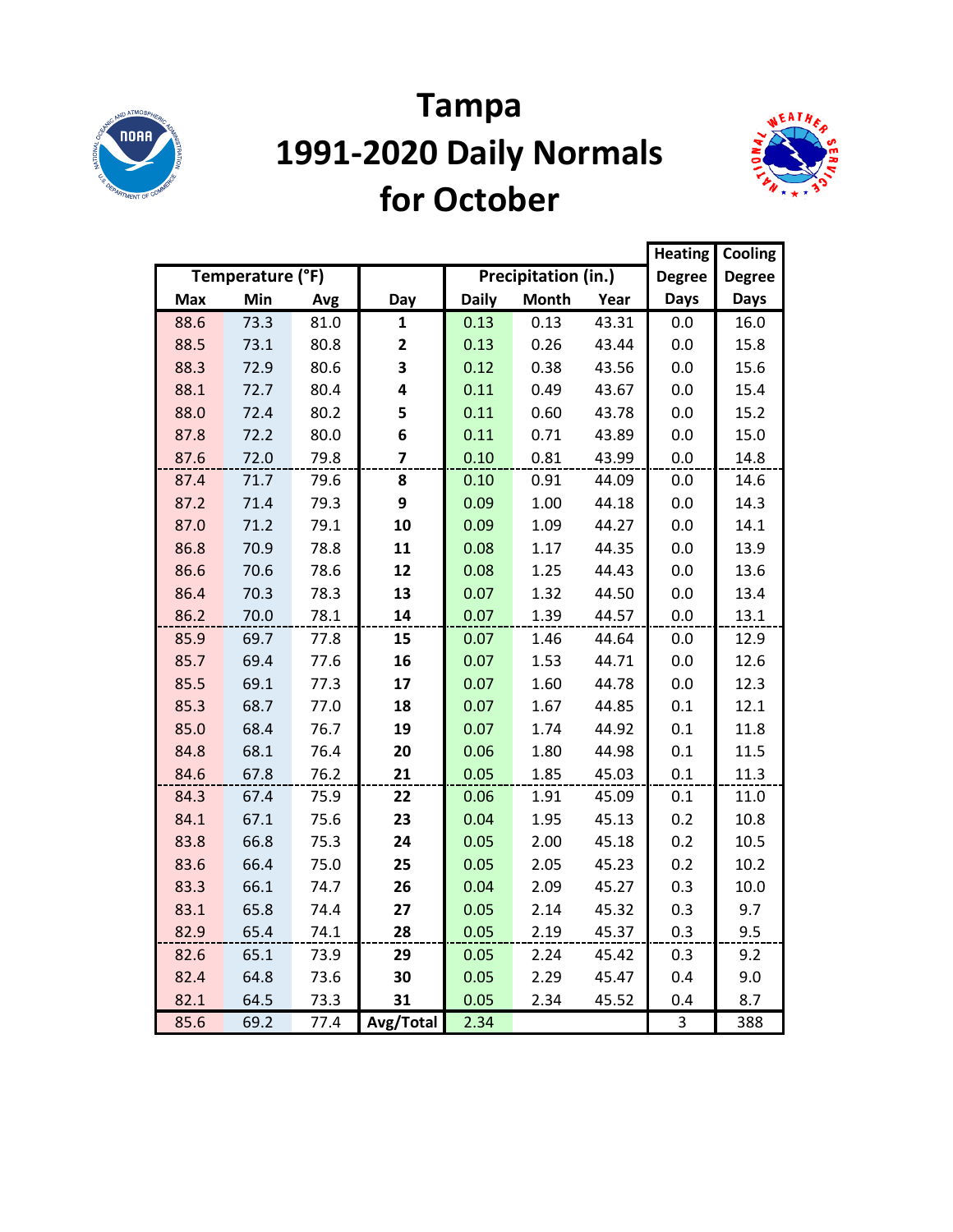

#### **Tampa 1991-2020 Daily Normals for November**



|            |                  |      |                |              |                     |       | <b>Heating</b> | Cooling       |
|------------|------------------|------|----------------|--------------|---------------------|-------|----------------|---------------|
|            | Temperature (°F) |      |                |              | Precipitation (in.) |       | <b>Degree</b>  | <b>Degree</b> |
| <b>Max</b> | Min              | Avg  | Day            | <b>Daily</b> | <b>Month</b>        | Year  | <b>Days</b>    | <b>Days</b>   |
| 81.9       | 64.2             | 73.0 | $\mathbf{1}$   | 0.05         | 0.05                | 45.57 | 0.5            | 8.5           |
| 81.7       | 63.9             | 72.8 | 2              | 0.04         | 0.09                | 45.61 | 0.5            | 8.3           |
| 81.4       | 63.6             | 72.5 | 3              | 0.05         | 0.14                | 45.66 | 0.5            | 8.0           |
| 81.2       | 63.3             | 72.2 | 4              | 0.05         | 0.19                | 45.71 | 0.6            | 7.8           |
| 81.0       | 63.0             | 72.0 | 5              | 0.04         | 0.23                | 45.75 | 0.6            | 7.6           |
| 80.8       | 62.7             | 71.7 | 6              | 0.05         | 0.28                | 45.80 | 0.6            | 7.3           |
| 80.5       | 62.4             | 71.5 | $\overline{z}$ | 0.04         | 0.32                | 45.84 | 0.6            | 7.1           |
| 80.3       | 62.2             | 71.2 | 8              | 0.05         | 0.37                | 45.89 | 0.7            | 6.9           |
| 80.1       | 61.9             | 71.0 | 9              | 0.04         | 0.41                | 45.93 | 0.7            | 6.7           |
| 79.9       | 61.6             | 70.8 | 10             | 0.04         | 0.45                | 45.97 | 0.8            | 6.5           |
| 79.7       | 61.4             | 70.5 | 11             | 0.04         | 0.49                | 46.01 | 0.8            | 6.3           |
| 79.5       | 61.2             | 70.3 | 12             | 0.05         | 0.54                | 46.06 | 0.9            | 6.2           |
| 79.3       | 61.0             | 70.1 | 13             | 0.05         | 0.59                | 46.11 | 0.9            | 6.0           |
| 79.1       | 60.7             | 69.9 | 14             | 0.04         | 0.63                | 46.15 | $1.0\,$        | 5.9           |
| 78.9       | 60.5             | 69.7 | 15             | 0.04         | 0.67                | 46.19 | 1.0            | 5.7           |
| 78.7       | 60.3             | 69.5 | 16             | 0.05         | 0.72                | 46.24 | 1.1            | 5.6           |
| 78.5       | 60.1             | 69.3 | 17             | 0.04         | 0.76                | 46.28 | 1.1            | 5.5           |
| 78.3       | 60.0             | 69.1 | 18             | 0.04         | 0.80                | 46.32 | 1.2            | 5.3           |
| 78.1       | 59.8             | 69.0 | 19             | 0.05         | 0.85                | 46.37 | 1.2            | $5.2$         |
| 78.0       | 59.6             | 68.8 | 20             | 0.04         | 0.89                | 46.41 | 1.3            | 5.1           |
| 77.8       | 59.4             | 68.6 | 21             | 0.05         | 0.94                | 46.46 | 1.4            | 5.0           |
| 77.6       | 59.3             | 68.4 | 22             | 0.04         | 0.98                | 46.50 | 1.5            | 4.9           |
| 77.4       | 59.1             | 68.3 | 23             | 0.05         | 1.03                | 46.55 | 1.5            | 4.8           |
| 77.3       | 59.0             | 68.1 | 24             | 0.05         | 1.08                | 46.60 | 1.6            | 4.7           |
| 77.1       | 58.8             | 68.0 | 25             | 0.05         | 1.13                | 46.65 | 1.7            | 4.7           |
| 76.9       | 58.7             | 67.8 | 26             | 0.05         | 1.18                | 46.70 | 1.8            | 4.6           |
| 76.8       | 58.6             | 67.7 | 27             | 0.05         | 1.23                | 46.75 | 1.8            | 4.5           |
| 76.6       | 58.4             | 67.5 | 28             | 0.05         | 1.28                | 46.80 | 1.9            | 4.4           |
| 76.5       | 58.3             | 67.4 | 29             | 0.06         | 1.34                | 46.86 | 2.0            | 4.3           |
| 76.3       | 58.2             | 67.2 | 30             | 0.06         | 1.40                | 46.92 | 2.0            | 4.3           |
| 78.9       | 60.7             | 69.8 | Avg/Total      | 1.40         |                     |       | 34             | 178           |